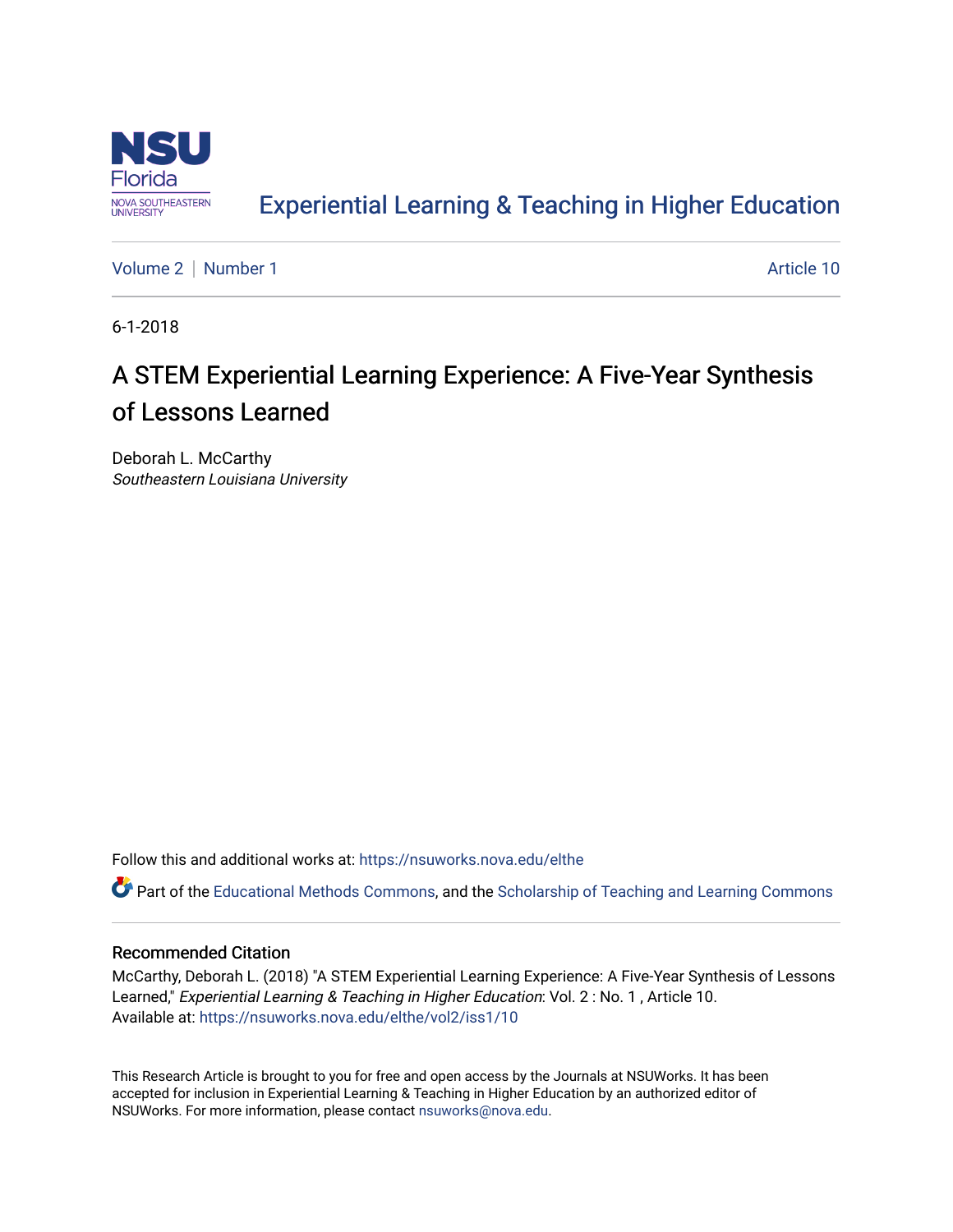# A STEM Experiential Learning Experience: A Five-Year Synthesis of Lessons Learned

DEBORAH L. MCCARTHY *Southeastern Louisiana University*

> **Abstract**. From Fall 2012 to Fall 2016, 127 teacher candidates at a public university in southern Louisiana and elementary school students in grades four, five, six, and eight formed a Science, Technology, Engineering, and Mathematics (STEM) partnership to develop and implement science projects. The research questions of the accompanying study over the five years were: 1.Will mentoring a science project increase student understanding of best practices afforded by the scientific method? 2. What strategies improve the quality of a STEM experiential learning experience? A paired-samples t-test on teacher candidates' pre- and post-test scores showed a significant difference in mean scores, indicating an increase in understanding in students for each of the five years. Themes emerging from the qualitative data suggest that successful strategies include preparation, staying small, organization, communication, motivation, and acknowledgement. Coincidentally, these themes closely mirror the National Society for Experiential Education's (NSEE) "Eight Principles of Good Practice for All Experiential Learning Activities."

#### Introduction

In May 2012, the Louisiana Region VIII Science Fair director, who is also a colleague of mine in the Department of Biological Sciences, informed me that the Shell Company Foundation had awarded grant money to our university to support our STEM Educational Outreach Program. The idea was that teacher candidates enrolled in our university's capstone methods

Email: deborah.mccarthy@selu.edu

*ELTHE: A Journal for Engaged Educators*, Vol. 2, No. 1 (2018), pp. 57-73

<sup>© 2018</sup> Southern Utah University Press & Design.

Correspondence should be sent to Deborah L. McCarthy, Southeastern Louisiana University, College of Education, Hammond, LA 70402.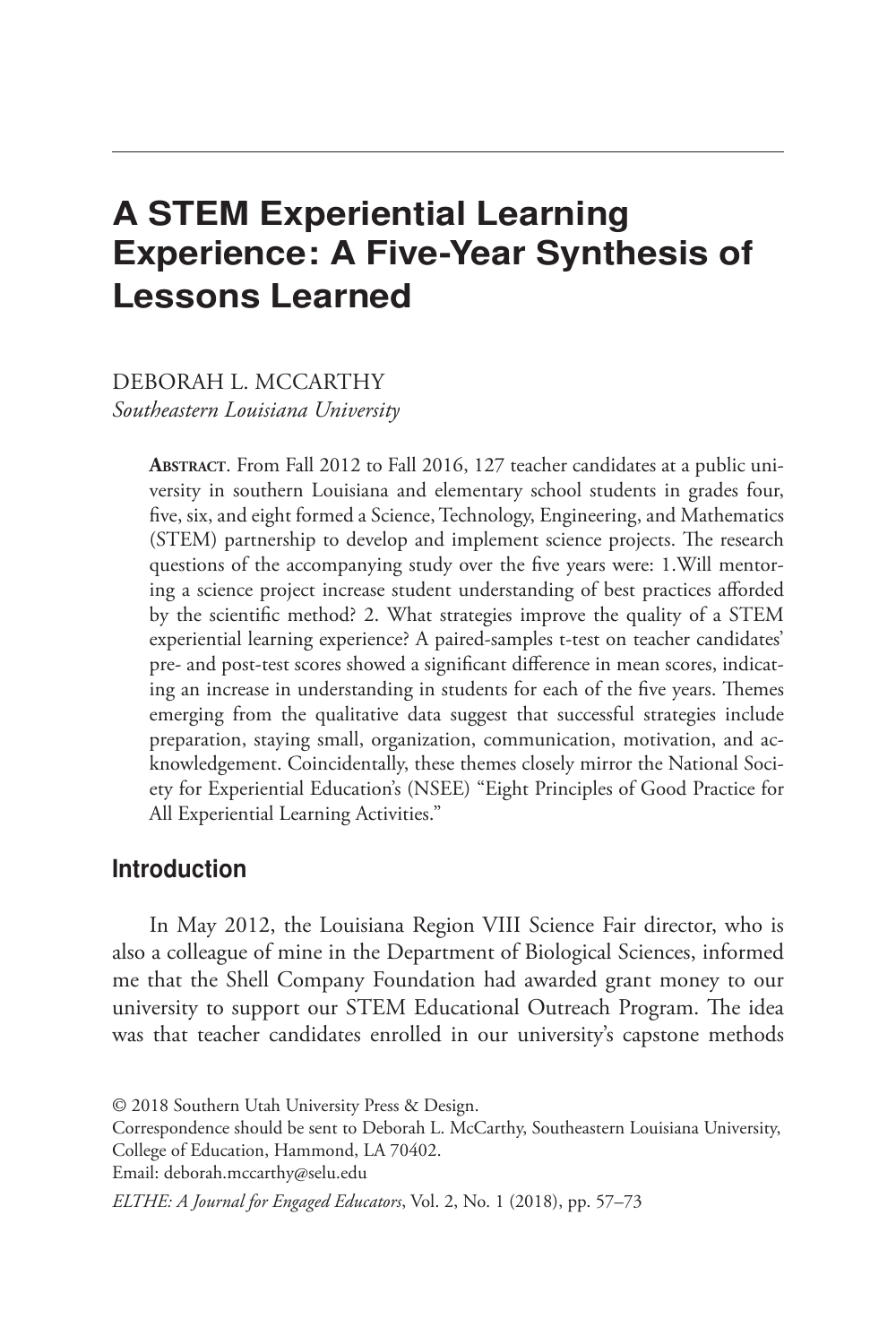courses would use a hands-on approach with junior high students to boost participation in science fairs. We therefore decided to establish a partnership with local schools so that our teacher candidates could mentor the junior high students through the development and implementation of their science projects.

In summer 2012, two schools accepted our invitation to participate. We met with principals and participating lead teachers to discuss logistics and put together a plan. Using this experience, and the quantitative and qualitative data collected from my teacher candidates over the last five years, I have learned valuable lessons regarding what criteria constitutes successful experiential learning. The objective of presenting a synthesis of this research is to offer educators strategies, identified by the participants themselves, that nurture STEM experiential learning. The findings appear to validate NSEE's "Eight Principles of Good Practice for All Experiential Learning Activities."

#### Theoretical Basis: The Impact of Real-World Experience

Real-world field experiences in science methods courses are recognized for promoting self-efficacy, positive self-perception in pre-service teachers as future science teachers, and the formation of informed images of scientists (Miele 2014; Smolleck & Mongan 2011; Thomas & Pedersen 2003). Moreover, the Next Generation Science Standards' (NGSS) Framework for K-12 Science Education has recommended that pre-service teachers learn to ". . . organize student groups; and guide students as they collect, represent, analyze, discuss data, argue from evidence, and draw conclusions" (National Research Council 2012, 258).

In 1916, John Dewey proposed that the processes of instruction result in proper thinking when they provide "an educative experience." The experience should be continuous, authentic, and interesting to the student, and it should generate an authentic problem that stimulates thought while the student becomes informed. The student should be able to observe in order to confront the problem, form solutions, and apply them to verify their validity (Dewey 2004, 157). Situated learning theorists Jean Lave and Etienne Wenger (1991) suggest that the "place of knowledge is within a community of practice," not in copying others' performances or learning through traditional instruction (100). Accordingly, experiential learning authority David Kolb (2015) writes, "Knowledge results from the combination of grasping and transforming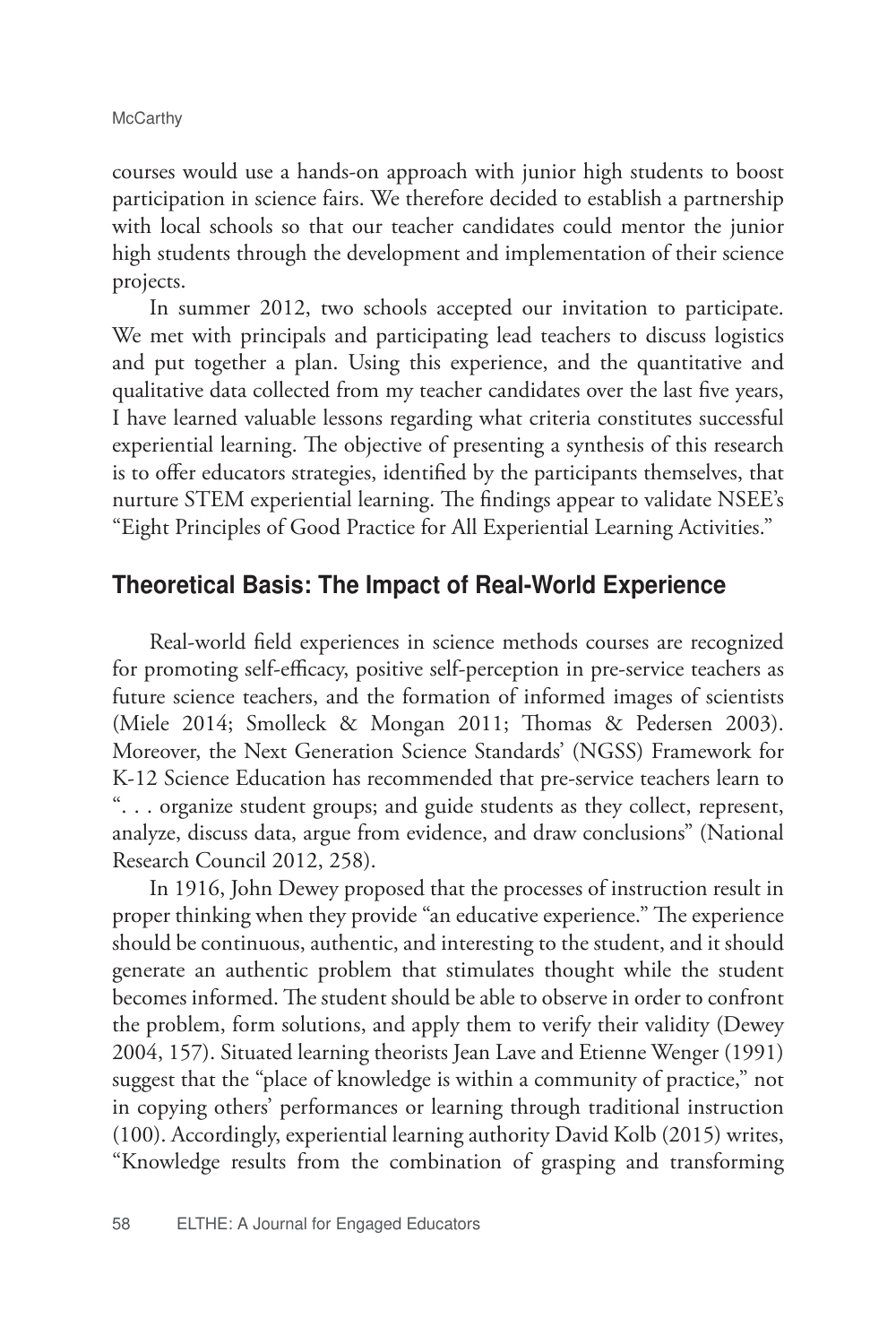experience" (51). Kolb also acknowledges the importance of reflection in experiential learning in his revised Kolb Learning Style Inventory. Identified by Kolb as The Reflecting Style, he writes that students need "the ability to connect experience and ideas through sustained reflection" (145).

In support of experiential learning, social learning theory has asserted, "In the social learning system, new patterns of behavior can be acquired through direct experience or by observing the behavior of others" (Bandura 1971, 3).

Since 1971, the National Society for Experiential Education (NSEE) has strongly advocated quality experiences outside of the classroom that promote the "demonstration of high-level cognitive skills." According to the society's publication, Strengthening Experiential Education: A New Era, "Experiential education provides a meaningful way for students to learn while pursuing educational goals important to their learning and to the greater society" (King 2013, 113). NSEE also advocates eight principles for a successful experiential learning activity: the intention of providing the learning experience, preparation for a truly authentic experience co-designed by those who will be affected, appropriate training, planning and preparation, an element of reflection, a continuous monitoring strategy precipitating improvement, a method of evaluation, and continuous acknowledgement of learning ending with a form of recognition for all participants (NSEE 2011).

# How the Partnership Worked

Each fall semester, teacher candidates in their capstone methods course participated in a science fair partnership with a local school. After preparing in the methods classroom to develop science projects incorporating the scientific method, the teacher candidates formed mentor teams. They grouped the students and stocked folders with vocabulary sheets, graphic organizers, checklists, and suggestions for project ideas. For example, in 2016, twentyone teacher candidates were assigned to a PreK-8 school. Three teams of seven teacher candidates each were formed, with each member of the three teams mentoring three students. Visits to the schools took place weekly for 90 minutes to guide 4th-, 5th-, 6th- or 8th-graders through selecting a problem, developing a question, forming a hypothesis and a procedure, collecting data, constructing a conclusion, designing a project board, and writing a report. A school fair was held, and winners at that school level then advanced to the regional fair. The teacher candidates completed a pre- and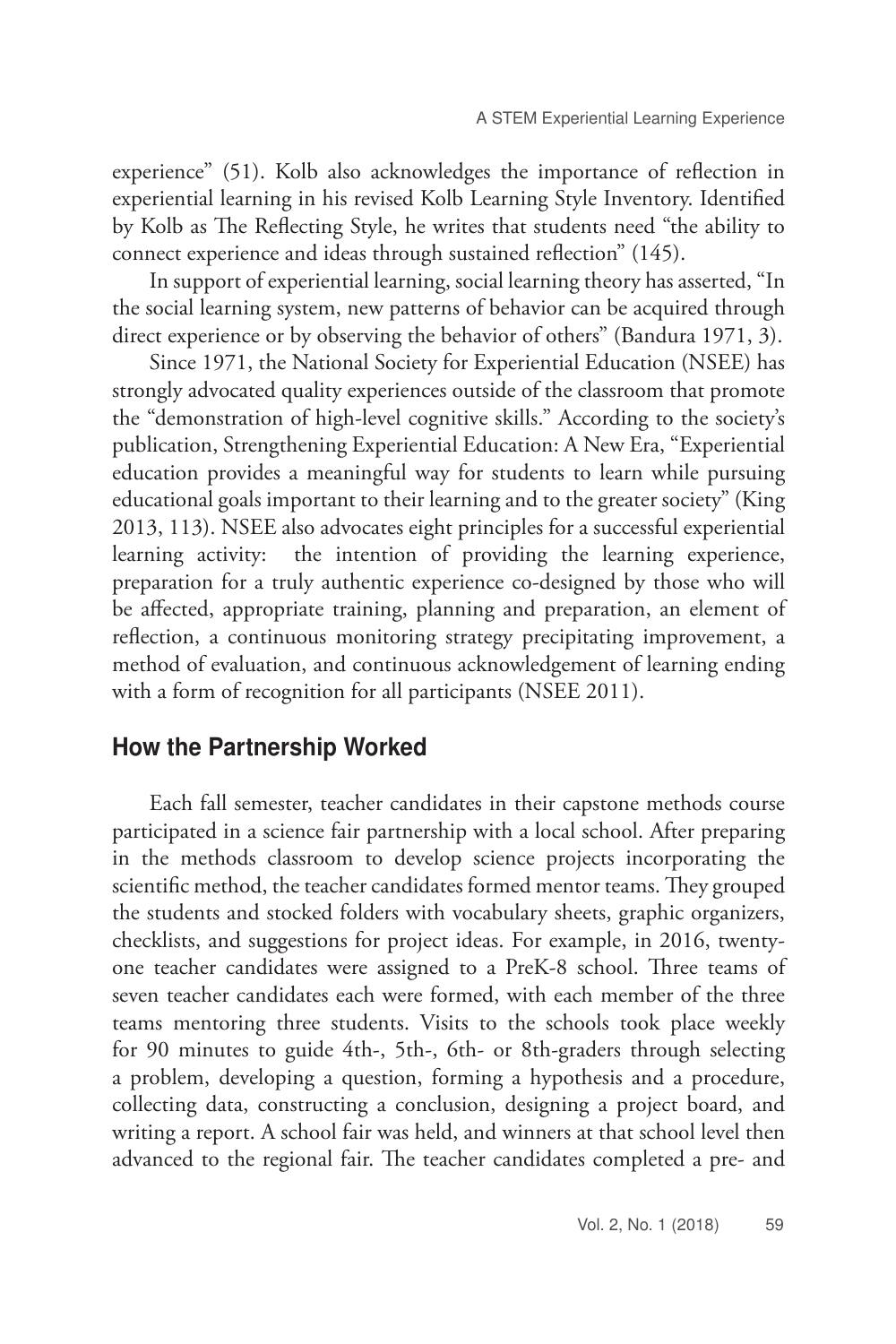#### **McCarthy**

post-test, wrote weekly reflections, and enumerated benefits and challenges at the partnership's conclusion.

# Methods: Fall 2012 to Fall 2016

During each semester, I used a mixed methods approach to investigate the following research questions: 1.Will mentoring a science project increase understanding of best practices afforded by the scientific method? 2. What strategies improve the quality of a STEM experiential learning experience?

### **Participants**

Over five fall semesters, 127 teacher candidates participated in the partnership, 63 from the Curriculum and Instruction in the Elementary School methods course (grades 1-5) and 64 from the Upper Elementary Curriculum and Instruction course (grades 4-8). The participants included five white males, five African-American females, and one Asian female. The remaining participants (116) were white females.

# Data Collection and Analysis Strategies

In summer 2012, the director of the Louisiana Region VIII Science Fair and I selected a pre- and post-test for teacher candidates and for students. We deliberately included BrainPOP's figures Tim and Moby the Robot because they were so recognizable to junior high students. Appropriately, the BrainPOP video (which can be viewed at http://www.brainpop.com) was also used to prepare the teacher candidates and students. What follows refers to the "Scientific Method Pre- and Post-Test: 24 Items" document in the Appendix. (To the original test, we added items 18-21 to cover terms important in experimentation. In fall 2012 and 2013, the teacher candidates completed the 24-item pre- and post-test. Item 20 was omitted from scores in fall 2012 and 2013 because no alternatives for this item were correct. The item was revised in 2014 to include a keyed alternative. By fall 2014, items 10 and 11 were removed to make the test more instructionally aligned with classroom preparation since "theory" and item 11 were not emphasized during preparation and process. Also, item 23 was omitted from those scores because it appeared to be repetitious regarding "replication," but it was reinstated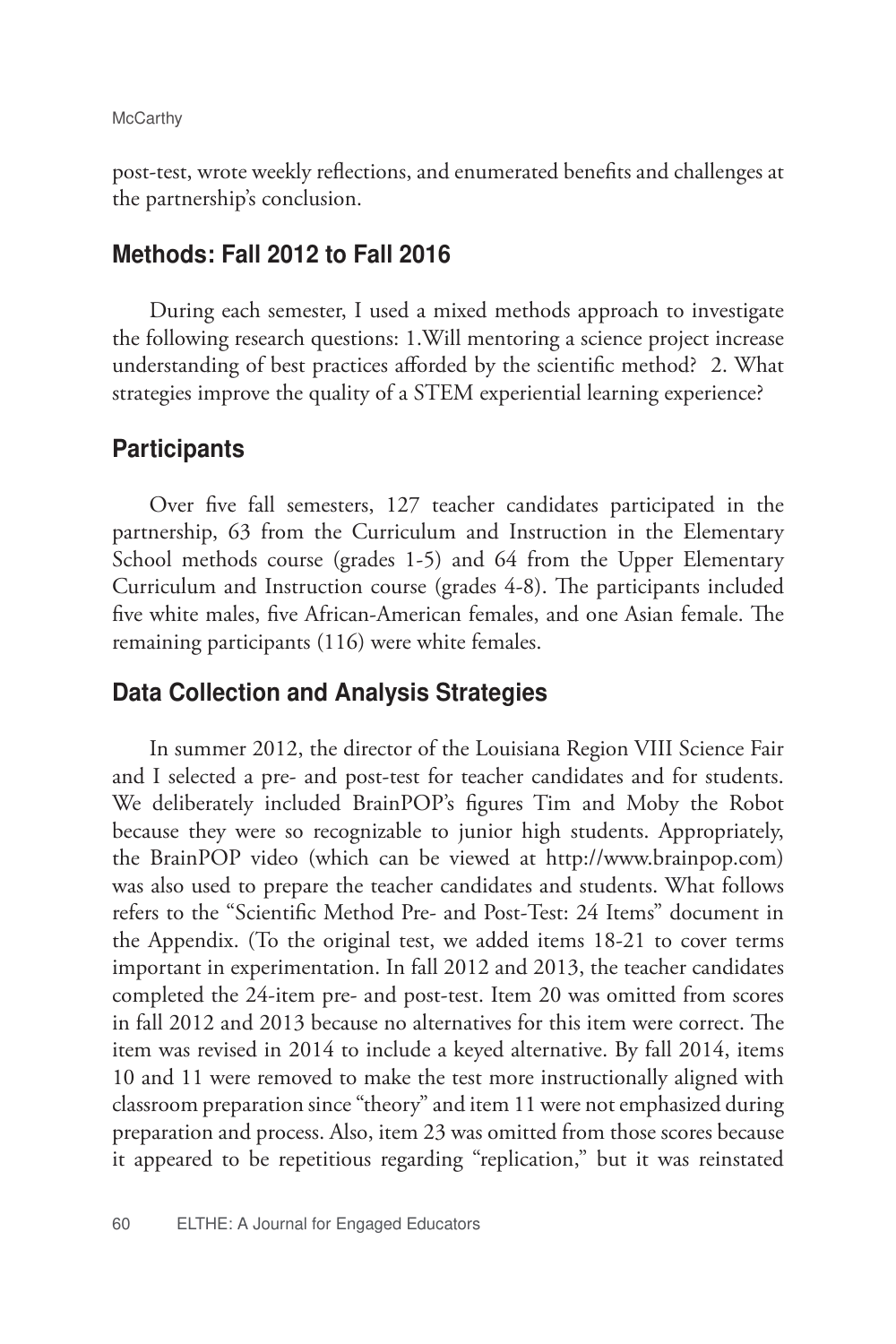in 2015-16. The final item was always considered ancillary because it is an opinion question.) I analyzed scores using a paired-samples t-test.

Following every weekly visit, one teacher candidate from each team submitted a reflection. The responsibility rotated within each team. The reflection included, "What we did," "What went well," "What could be changed," and "How the students reacted." At the conclusion of the partnership, teacher candidates completed a questionnaire on the benefits and challenges of the partnership. This questionnaire allowed the teacher candidates to summarize their opinions of the experience. When the partnership began in 2012, I did not ask for reflections; by fall 2013, I added the requirement, which became the groundwork for nurturing the partnership. I utilized a case study design to track the process of "a phenomenon of sort occurring in a bounded context" (Miles & Huberman 1999, 25), followed by a cross-case thematic analysis of the data. Coding was based on repetition of comments and terms, which were categorized, labeled, and tallied to determine a percentage for reporting. The lessons learned reflect the prominent themes that emerged.

# Results: Fall 2012 to Fall 2016 Lessons Learned

By drawing on the experience and analyzing 99 weekly reflections submitted from Fall 2013 to 2016, along with 73 questionnaires completed from Fall 2012 to 2015, I was able to distinguish fundamental strategies that appear to nurture a STEM experiential learning experience. The lessons learned can be attributed to the comments of my teacher candidates. Coincidentally, after analyzing the data, I realized how closely the themes that emerged mirrored NSEE's "Eight Principles."

# Qualitative Data: Fall 2013-2016 Weekly Reflections

### Lesson 1: Prepare

To begin the partnership, I reviewed the consent form and explained its purpose: to mentor students through the development of a science project. The possible benefits I enumerated were a deeper understanding of the scientific method (in the students) and the experience of mentoring a group of students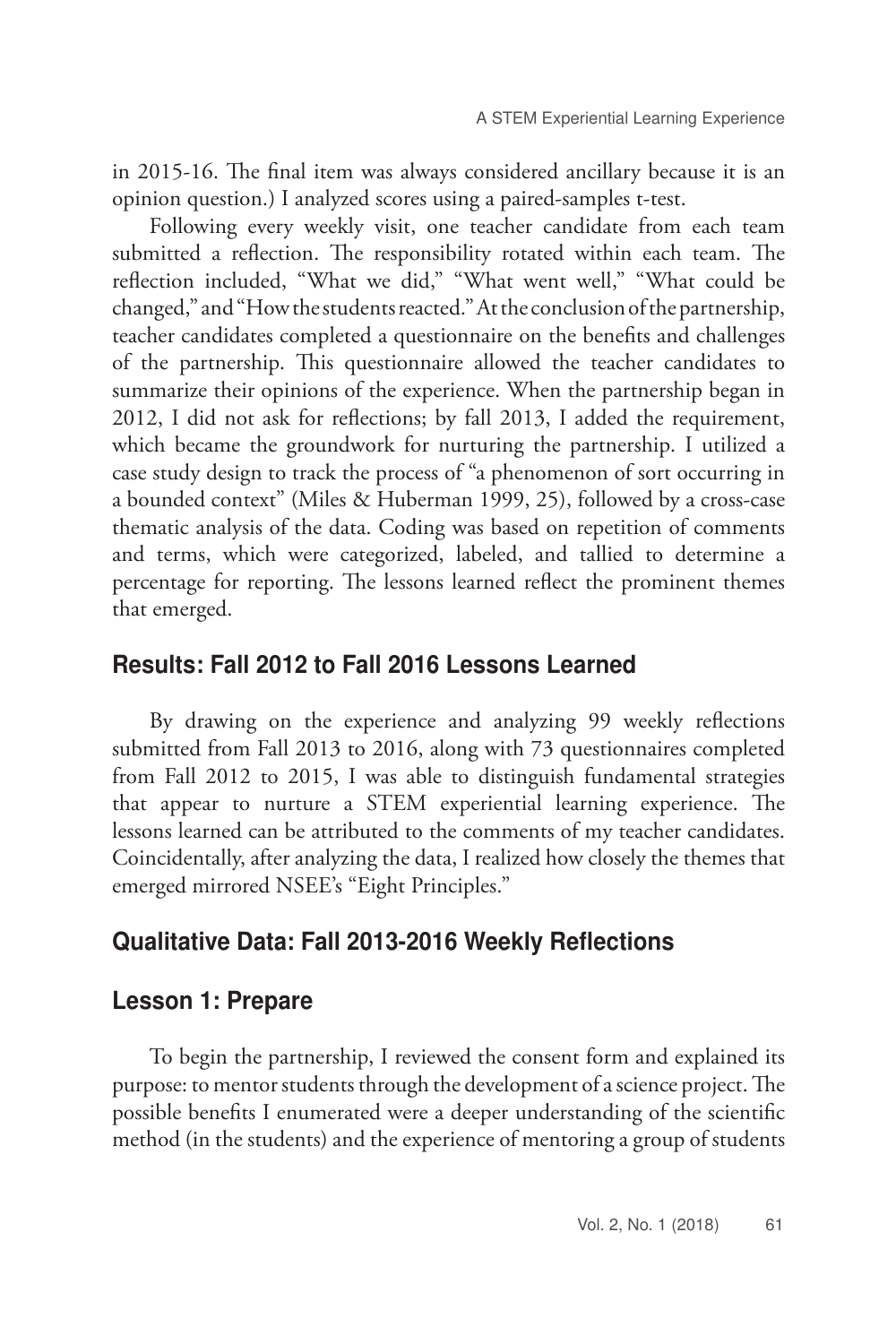through a process requiring long-range planning (in the teacher candidates). A result of the experience could be the improved ability to instruct, which might transfer to student teaching.

An essential component of nurturing this partnership was teacher candidate preparation. Providing visuals such as the PowerPoint and BrainPop video, along with providing actual examples and sequencing activities, prompted the teacher candidates' prior knowledge of the scientific method. In addition, using real project boards displaying an example of an actual investigation involving conditions to prevent bread mold growth, and reviewing vocabulary with concrete items, proved effective. A teacher candidate commented in class that she wished her own teachers had explained terms such as independent variable and replication with such tangible examples. Twenty-nine weekly reflections documenting first or second visits supported the preparation's effectiveness. One hundred percent of these reflections described lessons that included the strategies used in preparation. One entry from 2015 read,

On the first day, we began by introducing ourselves. . . . We then each held up a poster with the steps of the scientific method. We had the students attempt to put us in order. . . . Next, we went through a PowerPoint. . . and described an actual experiment with moldy bread. . . We had the students watch a BrainPop video . . . and reviewed the contents of their folders.

I provided to the teacher candidates engaging activities for the students, such games, videos, word searches, and crossword puzzles. However, I allowed the teacher candidates to use the resources whenever and however they thought would be most effective. This approach fostered creativity and adaptability in the teacher candidates. An excerpt from a 2013 reflection illustrates their resourcefulness: "The vocabulary sort [activity] was also a fun interactive way for the students to better understand the different terms used in the scientific method." Another wrote, "The students seemed to really enjoy the Jeopardy game. There were several students who got very excited and competitive."

Thirty-four percent of the teacher candidates mentioned the effectiveness of examples. One wrote, "I think going over the sample report showed the students the amount of time that goes into this project." In 2015 another stated, "I have also found that providing students with some guidance by providing examples greatly increases their motivation and understanding."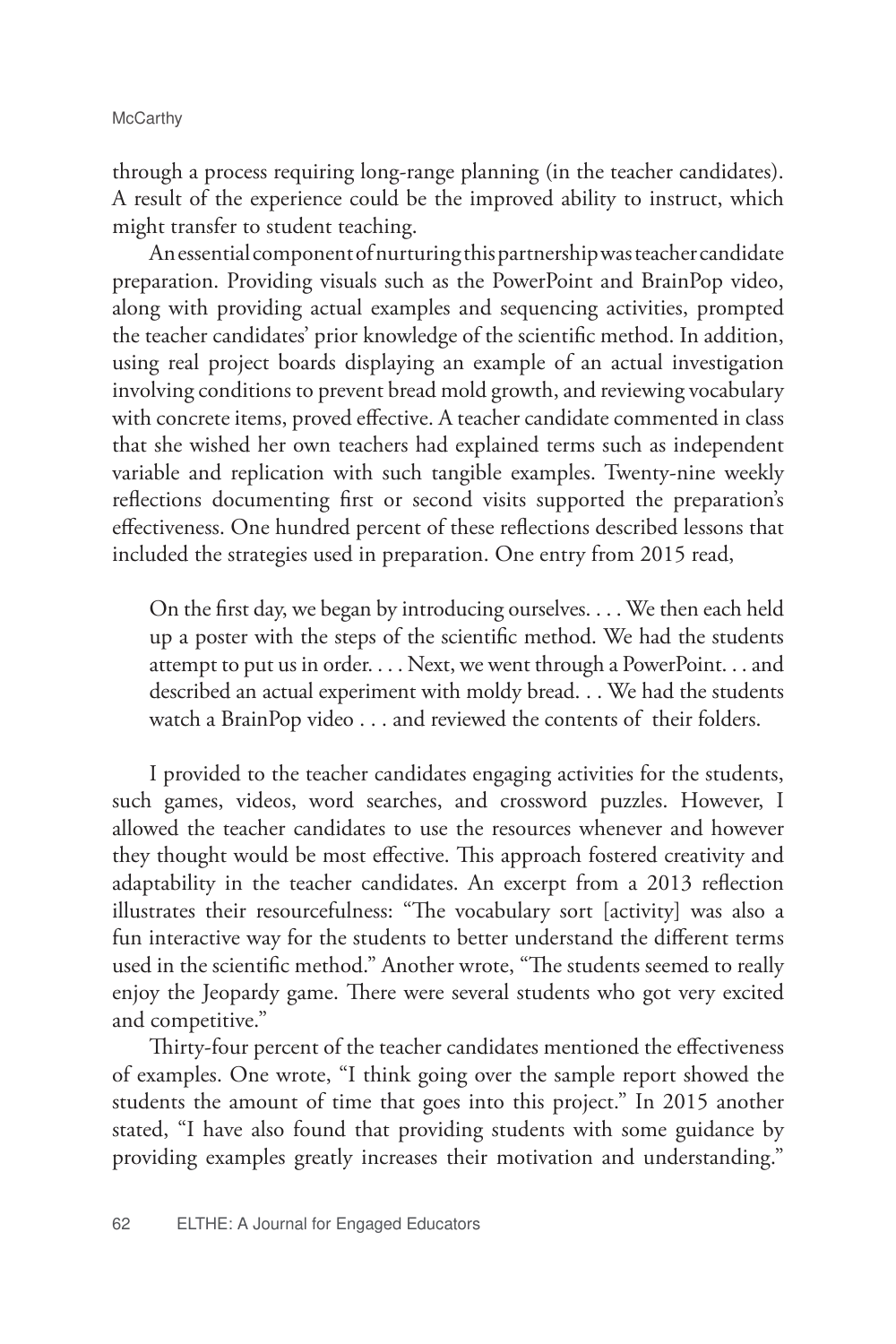Similarly, in 2016, a teacher candidate wrote, "During the lesson, we were able to share an example of a science project, the Molded Bread experiment. This served as both a model and a visual for what they will need for their own projects."

#### Lesson 2: Start Small and Stay Small

As indicated in 69% of the 99 weekly reflections collected, it is beneficial to start small and stay small, both in student and partner teacher numbers. During the initial experience in 2012, my teacher candidates mentored over 320 fourth, fifth, and sixth graders. This involved 16 teachers. There were 33 teacher candidates, so the student-to-teacher candidate ratio was about 10 to 1. On a 2012 questionnaire (reflections were not required), a teacher candidate suggested, "Anything more than 5 students per mentor is too many. It does not allow students personal time to spend with a mentor to determine what to research or how to test." By the following semester, I reduced the number of elementary students to 84 to accommodate the 20 teacher candidates enrolled. That semester, a teacher candidate's reflection noted, "Working in groups . . . seemed to be the best way to get the students to understand the material best. Individual attention is very important in this classroom." Since the first partnership, the ratio has been no larger than 1 to 5. According to 28% of the reflections, having a more manageable ratio is crucial.

Another thing I learned is that it is desirable to involve partner teachers who wish to take part actively in the project. Agreement appears to affect the level of teacher involvement. Participation was mentioned in 40% of the reflections. In 2014, one teacher candidate wrote, "The teachers were not involved at all." Another reported in November 2014, two months after the partnership began, "There was no work done on the projects in science class. The classroom teacher walked around the room for the first time while we were there. . . ." Partner teacher involvement can affect classroom atmosphere. The following remarks show the extreme differences in the experience as related to partner teacher involvement. In 2016, a teacher candidate wrote, "[The teacher] was very helpful. She was eager to help her students, but also eager to answer any questions that we had and help as much as possible. The students were all very engaged and had [a] good work ethic." Conversely, a comment was, "I feel that the teachers need to be in their [sic] more to help control the students. . . . I feel that the students will take us more seriously and start to behave more."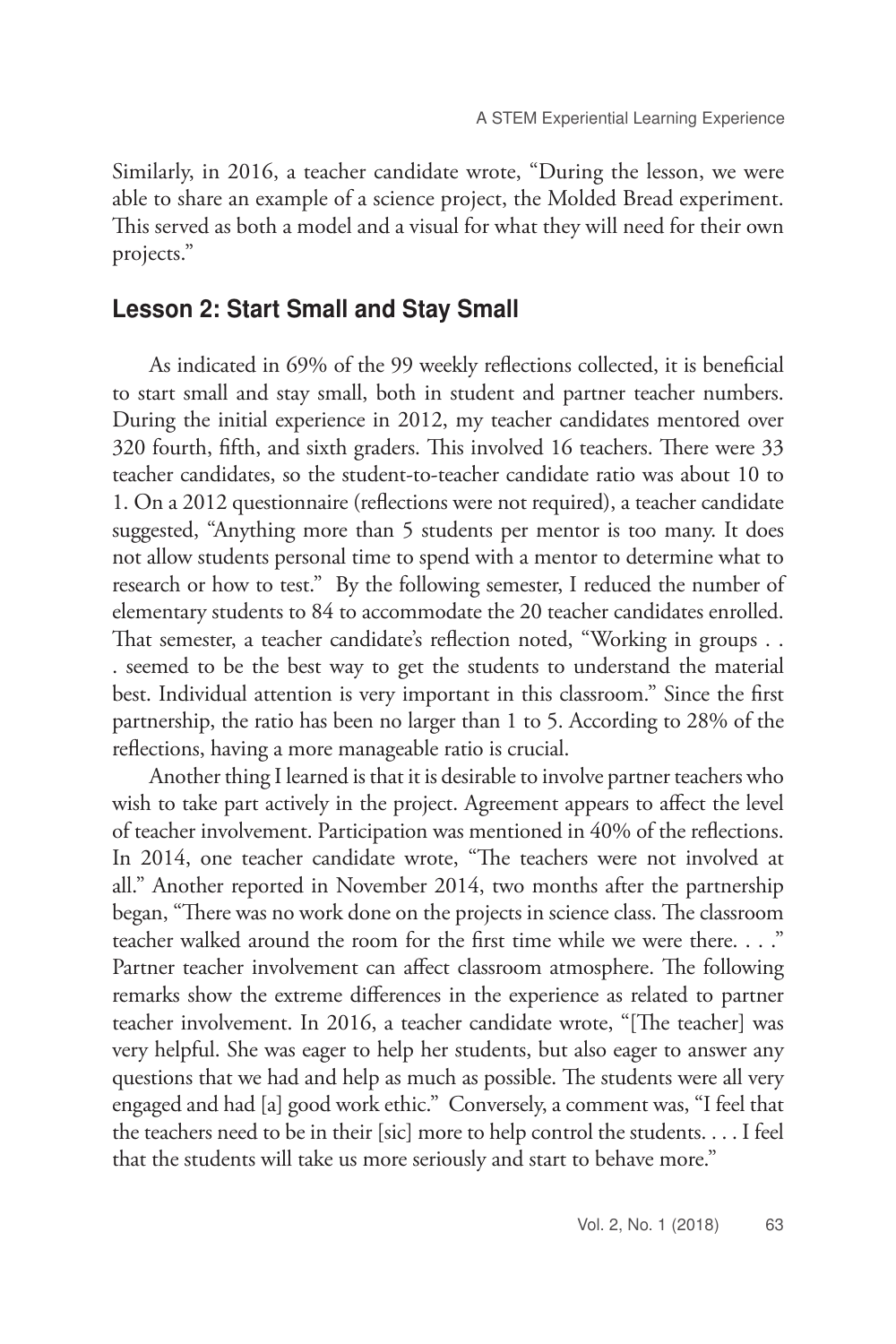#### Lesson 3: Motivate

Since 2013, the importance of motivation and its effects appeared in 68% of weekly reflections. Lack of student self-motivation was a significant complaint in Fall 2012 as it became evident that intrinsic motivation was not sufficient. Accordingly, in October 2013, some fourth-grade teams decided to implement their own incentive program. Mentor team members wrote, "Also, more of our students had their folders with work done because they were rewarded with candy" and "What went well was the fact that more students are working on their projects at home because they want to get more stickers on the checklist chart." Word spread quickly about such incentives. An eighth grade teacher candidate reflected, "The students' motivation needs to change. The group and I could try new motivation techniques in the classroom such as the ones that are being used by the groups at [another school]."

By 2014, the partner teachers and I agreed that an official incentive plan was needed, so we set up a system whereby students earned tickets for daily rewards, such as candy, chips, or school supplies with a reward of an iPod (2014-15) or Kindle Fire (2016) at the partnership's end. The incentive plan significantly raised the level of student self-motivation. Reflections from Fall 2014 documented, "The students (eighth-graders) are now finishing a lot of the required task. They enjoy receiving tickets and getting prizes" and "We let the students (fifth-graders) know that these tickets are hooked to their behavior that day. . . . The students were well-behaved during this experience.  $\cdot$  . .  $\cdot$ 

During Fall 2015, a mentor of fourth-grade students reflected, "The incentive program is a great way to keep the students on task. It is also fun to see the students retrieve their prizes." A mentor of eighth-graders stated, "It was difficult to get an overall reaction but they were all excited about the prizes." In 2016, a mentor of fourth-graders wrote, "The use of positive reinforcement and incentives helped keep . . . students on track."

Only 25% of the reflections reported that behavior or work ethic did not appear to be affected by the rewards. For example, in 2016, a mentor of fourth-graders reflected, "When we distributed incentives, students were excited, but not quite excited enough to behave properly."

We also deduced that setting a class goal was unrealistic. The teacher candidates established individual goals for each student in their mentor group, and the benefits were direct. A 2014 team reflected, "Having [a] specific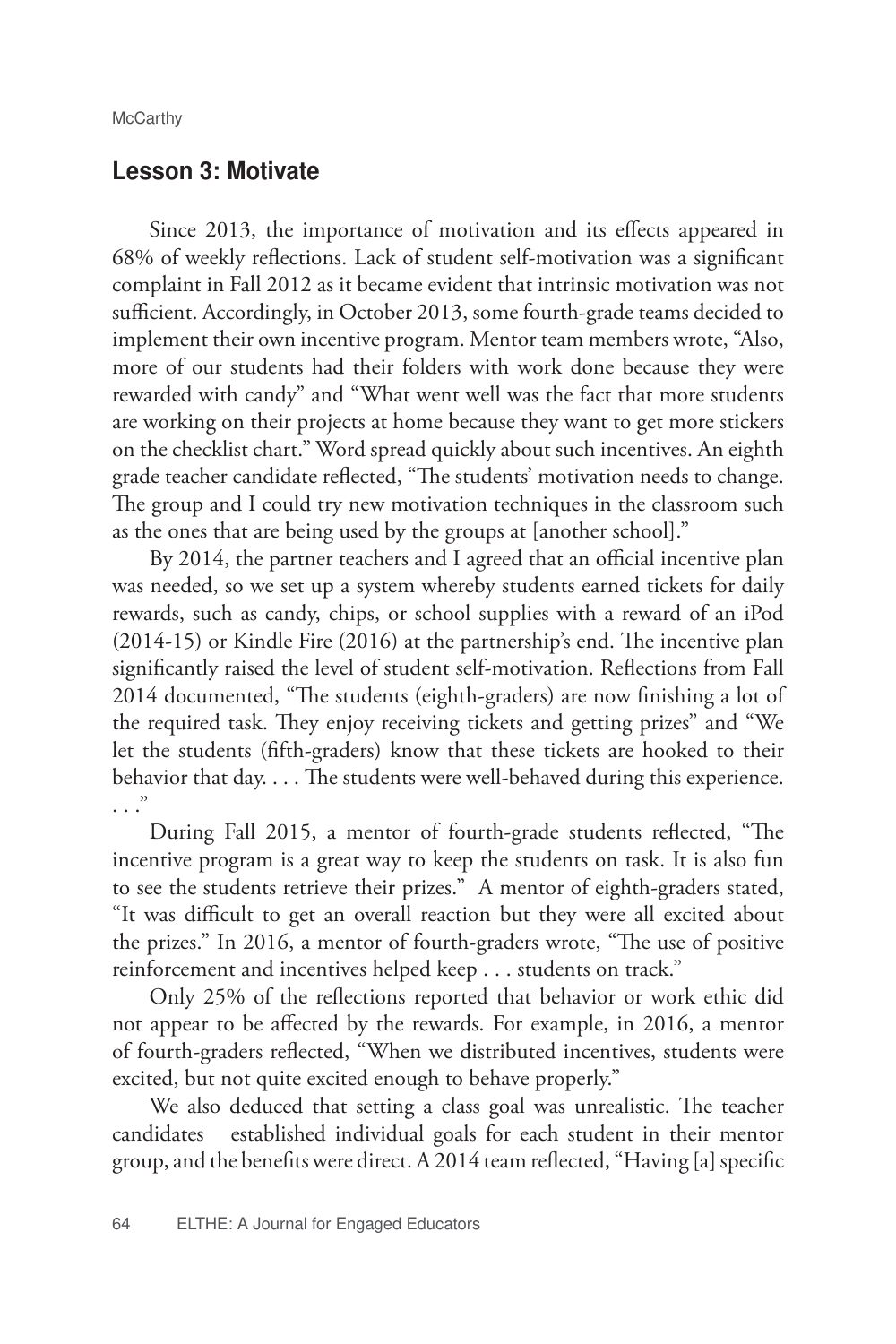goal set for the students worked great. We are not completely sure if it was because we offered an incentive, gave them specific goals, or a combination of both."

#### Lesson 4: Organize

Organization was considered important in 46% of teacher candidates' weekly reflections. Thirty-five percent noted organizational issues mostly related to confusion in reserving the computer labs, lack of computers, not following the schedule, or lack of materials to complete student experiments. In 2014, a teacher candidate expressed frustration: "I also think that the teachers need to have the computer situation dealt with before arrival, because we waste precious time with the students when dealing with the computer issues." A 2016 comment reads, "The teacher has also not bought any supplies for students so I think this makes students feel as though this project is not important."

Graphic organizers and checklists were explicitly mentioned as organizational tools in 24% of the reflections. In 2013, one team questioned their fourth-grade group about "the progress of each kid to add to the checklist chart." In Fall 2014, a mentor of eighth-grade students reflected, "Using the checklist that the students get to keep allowed the students to visually see where they were in the process and helped them stay focused."

Supplying all student materials to partner teachers reduced some organizational issues. By Fall 2015, rather than emailing documents as attachments, I loaded them on a flash drive for the teachers. This saved time and redundant emails messages.

### Lesson 5: Communicate

A reference to communication appeared in 19% of weekly reflections. To maintain contact with the school site, I frequently emailed participating school staff before visits concerning resources my teacher candidates would require and sent "gentle" reminders. In spite of increased communication, disorder sometimes occurred. In 2014, a teacher candidate wrote, "The administration scheduled two classes to be in the computer lab at the same time, and we ended up having to be the class to leave. This is poor organization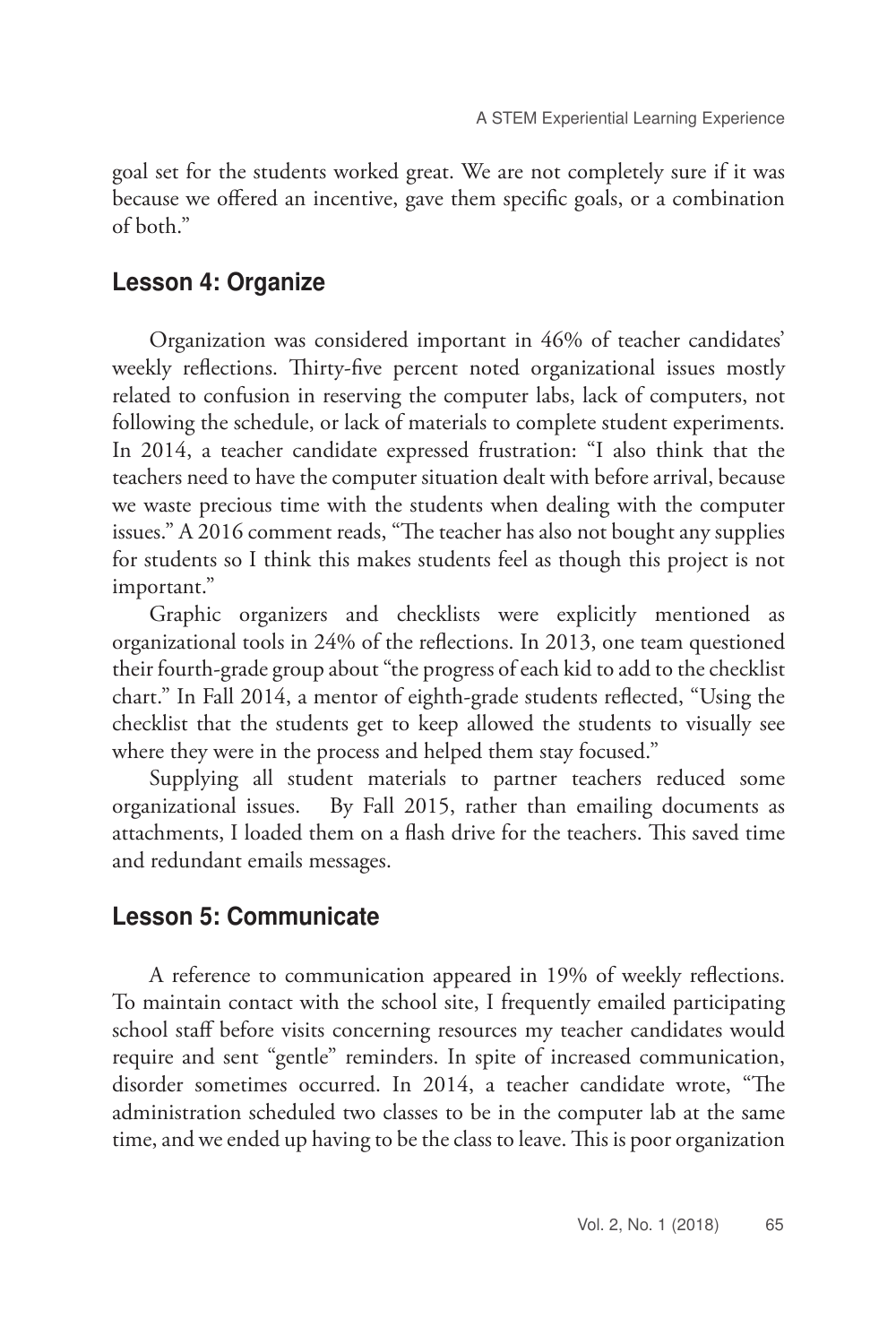#### **McCarthy**

and communication skills from the administration which could have been prevented."

I used weekly reflections, emails and class discussions to maximize communication with my teacher candidates. Reflections also provided opportunities to offer suggestions. I acted upon the "What could be changed" remarks as soon as possible. For example, in Fall 2013, three reflections noted the age appropriateness of the PowerPoint. A comment read, "The power point that we used was not appropriate for fourth graders, and many of them were confused after watching it." Consequently, I completely redesigned the PowerPoint to include visuals for vocabulary and each step in developing a science project. I used the familiar experience of finding mold on bread you were planning to toast for breakfast and wondering how it grew there. Apparently, my revisions were useful. In 2015, a teacher candidate typed, "Also, the PowerPoint was extremely helpful because it allowed the students to relate each step of the scientific method to an actual experiment."

Other teacher candidate recommendations were also implemented to improve the program. This suggestion came from a 2014 reflection: "I think next year instead of two classes, maybe just working with Ms. [X's] class would be better. . . ." Accordingly, in Fall 2015, we mentored only one class to reduce the student-to-teacher candidate mentor ratio. Another recommendation noted, "I think an awards ceremony would be nice to have after the judging is complete." So in Fall 2015, we held a small awards ceremony in the fourth-grade classroom after the school fair rather than having school personnel distribute ribbons after the partnership ended. In 2014, a teacher candidate commented, "Also, rewarding the students is just a great joy. I really like watching students who achieve get rewarded and get excited for their hard work."

#### Lesson 6: Acknowledge

Although the incentive program recognized student accomplishment on a weekly basis, after months of effort, we felt the students deserved formal acknowledgment and therefore arranged a school fair where that could happen. One hundred percent of the 17 weekly reflections documenting the school fair described a positive experience. On Fair Day, I provided snacks and drinks. These amenities were somewhat of a compensation for the teacher candidates, but the following remarks express what they really considered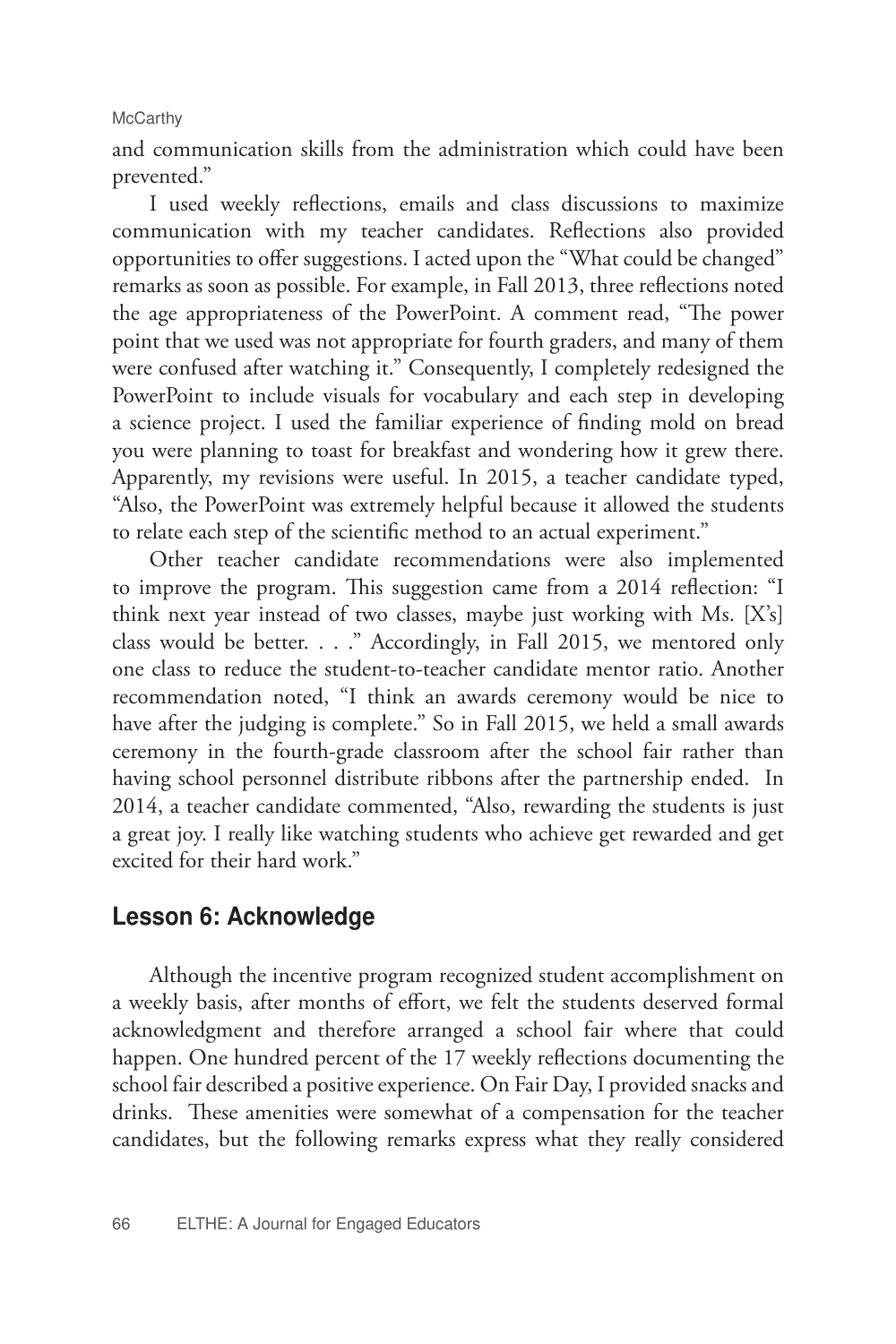to be the prize. In 2015, a mentor of fourth-graders wrote, "I loved getting to see the students receive their ribbons. You could see on their faces how proud and excited they were to get the awards. . . . Students were cheering, clapping, and encouraging their fellow classmates." A mentor of eighth-grade students reflected, "But honestly, I would say just the fact that the students showed up and were excited about the work they put into their projects really stood out the most. For a majority of them you could tell they wanted to present their work. . . ." A 2016 comment also reflected the importance of acknowledgement: "The students were really excited to finally be able to present their projects, and we were just as excited to see their final product."

# End of Partnership Questionnaire: Benefits and Challenges

A final questionnaire allowed the teacher candidates to summarize their opinions of the experience. Fifty-three percent of the 73 questionnaires mentioned the actual experience as a benefit. Forty-four percent referred to increased understanding of the scientific method. A 2012 comment touched upon both benefits: "The greatest benefit was the learning experience that was gained over the past nine weeks. Science is a subject that I have always struggled with. I am now more comfortable with teaching and working with the scientific method."

Some of the "What could be changed" comments in the weekly reflections were reiterated as challenges in the questionnaires. Student motivation and lack of partner teacher involvement contributing to organizational and communication issues were mentioned again. However, 26% voiced additional concerns regarding background knowledge. For instance, "Students had no prior knowledge of scientific method" and ". . . the students were on different learning levels."

# End of Partnership Questionnaire: Benefits and Challenges

A final questionnaire allowed the teacher candidates to summarize their opinions of the experience. Fifty-three percent of the 73 questionnaires mentioned the actual experience as a benefit. Forty-four percent referred to increased understanding of the scientific method. A 2012 comment touched upon both benefits: "The greatest benefit was the learning experience that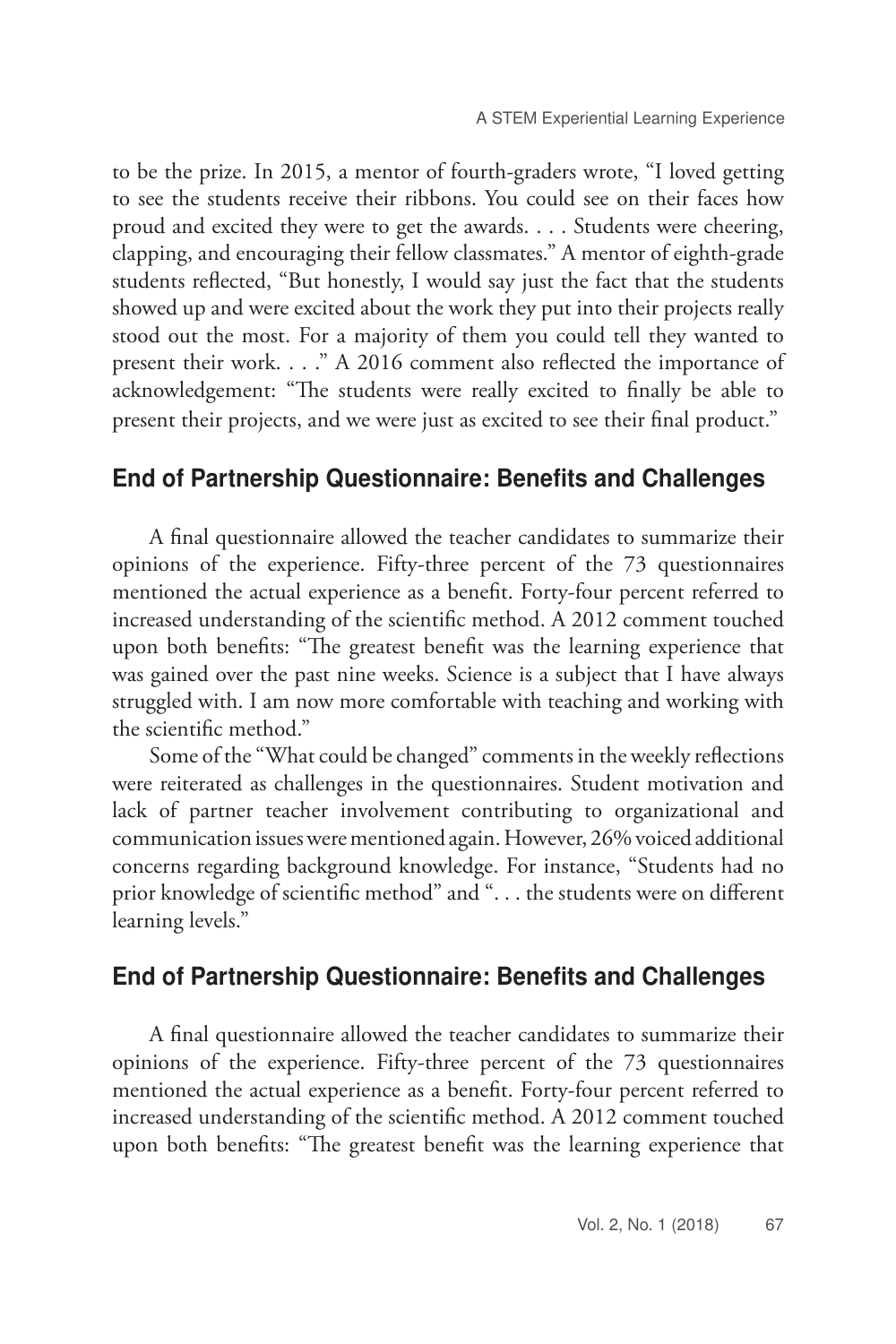was gained over the past nine weeks. Science is a subject that I have always struggled with. I am now more comfortable with teaching and working with the scientific method."

Some of the "What could be changed" comments in the weekly reflections were reiterated as challenges in the questionnaires. Student motivation and lack of partner teacher involvement contributing to organizational and communication issues were mentioned again. However, 26% voiced additional concerns regarding background knowledge. For instance, "Students had no prior knowledge of scientific method" and ". . . the students were on different learning levels."

#### Quantitative Data: Pre- and Post-test Results

Before any teacher candidate preparation began, I administered a pre-test, with a post-test following the partnership's conclusion. Every fall, analysis using paired-samples t-tests of teacher candidates' raw scores indicated a significant difference in mean pre-test scores compared to mean post-tests scores at the .05 level for all five years, as reported in Table 1 below. This result suggests that experiential learning had a powerful impact on the teacher candidates' understanding and ability to implement the scientific method.

| Variable  | N  | M     | <b>SD</b> | CI 95%                                                                                    | t         | df | p        |
|-----------|----|-------|-----------|-------------------------------------------------------------------------------------------|-----------|----|----------|
| Pre-test  | 33 | 13.03 | 2.70      | $-5.31, -2.74$                                                                            | $*$ -6.38 | 32 | $*000$ . |
| Post-test | 33 | 17.06 | 2.78      |                                                                                           |           |    |          |
|           |    |       |           |                                                                                           |           |    |          |
|           |    |       |           |                                                                                           |           |    |          |
| Variable  | N  | M     | SD        | Fall 2013 Mean comparison of teacher candidates' pre-test and post-test results<br>CI 95% | t         | df | р        |
| Pre-test  | 19 | 14.73 | 2.57      | $-6.13, -3.76$                                                                            | $*$ -8.76 | 18 | $*000$   |

Table 1: Statistical Analysis: Teacher Candidate Pre- and Post-test Results, Fall 2012 - Fall 2016

*Fall 2014 Mean comparison of teacher candidates' pre-test and post-test results*

| Variable N |    | M     | SD   | CI <sub>95%</sub>   |    |        |  |
|------------|----|-------|------|---------------------|----|--------|--|
| Pre-test   | 22 | 12.40 | 2.40 | -4.03, -0.96 *-3.38 | 21 | $*003$ |  |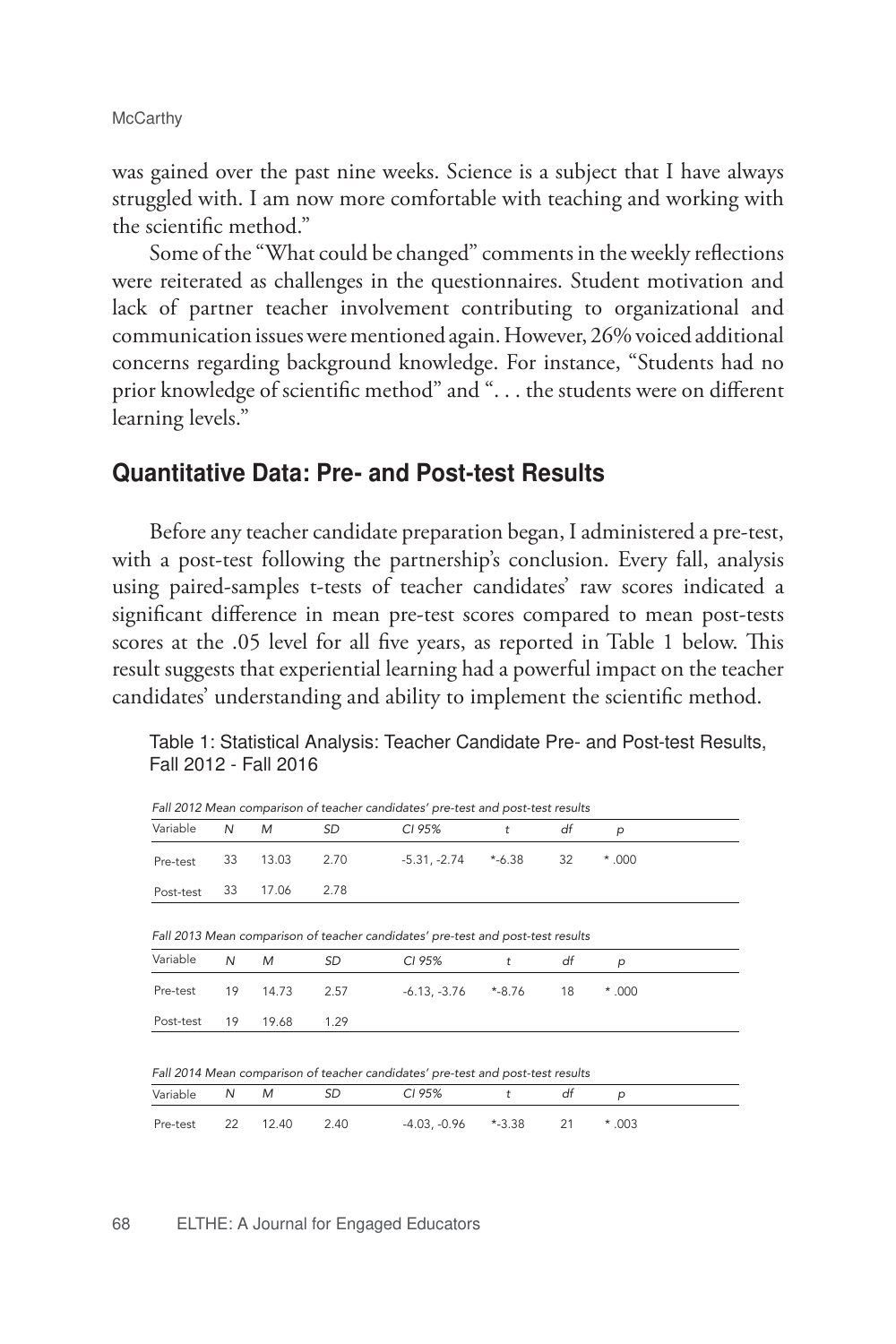| Fall 2015 Mean comparison of teacher candidates' pre-test and post-test results |  |  |      |                          |   |  |       |  |
|---------------------------------------------------------------------------------|--|--|------|--------------------------|---|--|-------|--|
| Variable N M                                                                    |  |  | - SD | CI 95%                   | t |  |       |  |
| Pre-test 18 11.11                                                               |  |  | 2.32 | $-8.22. -5.11$ *-9.05 17 |   |  | * በበበ |  |

Post-test 22 14.90 2.26

Post-test 18 17.77

*Fall 2016 Mean comparison of teacher candidates' pre-test and post-test results*

2.43

| Variable N             | M | SD <sub>3</sub> | CI 95%                               | dt |        |  |
|------------------------|---|-----------------|--------------------------------------|----|--------|--|
| Pre-test 26 11.65 2.77 |   |                 | $-6.44$ . $-3.47$ $\star$ $-6.89$ 25 |    | * .ດດດ |  |
| Post-test 26 16.61     |   | 2.77            |                                      |    |        |  |

Table 2, below, provides a breakdown of raw scores and a comparison of the improvement in mean scores. It is difficult to infer if omissions and revisions had any effect on raw scores or mean scores. Perhaps if the same group of participants completed both the 24-item and 22-item pre- and posttests at the partnership's end, inferences on effects could be made.

To discover any patterns among items, I compared responses from 85 pre- and post-tests collected from Fall 2013 to 2016. (Note that scores from 2012 could not be included in the analysis due to fire damage at the facility where we stored the documents.) The largest improvement from pre-test to post-test responses was in sequencing items 1-7 (see the Appendix).

| <b>FALL</b> | <b>HIGHEST</b><br><b>SCORE</b> | LOWEST<br><b>SCORE</b> | <b>MEDIAN SCORE</b> | <b>IMPROVEMENT IN</b><br><b>MEAN SCORES</b> |  |
|-------------|--------------------------------|------------------------|---------------------|---------------------------------------------|--|
| 2012        | 22/22                          | 12/22                  | 17/22               | 31%                                         |  |
| 2013        | 22/22                          | 17/22                  | 20/22               | 34%                                         |  |
| 2014        | 19/20                          | 11/20                  | 15/20               | 20%                                         |  |
| 2015        | 21/21                          | 11/21                  | 19/21               | 60%                                         |  |
| 2016        | 20/21                          | 7/21                   | 17/21               | 43%                                         |  |

Table 2: Analysis of Post-test Raw Scores and Percentage of Improvement in Mean Scores

Note: See omissions and revisions described in "Data Collection and Analysis Strategies" in the Appendix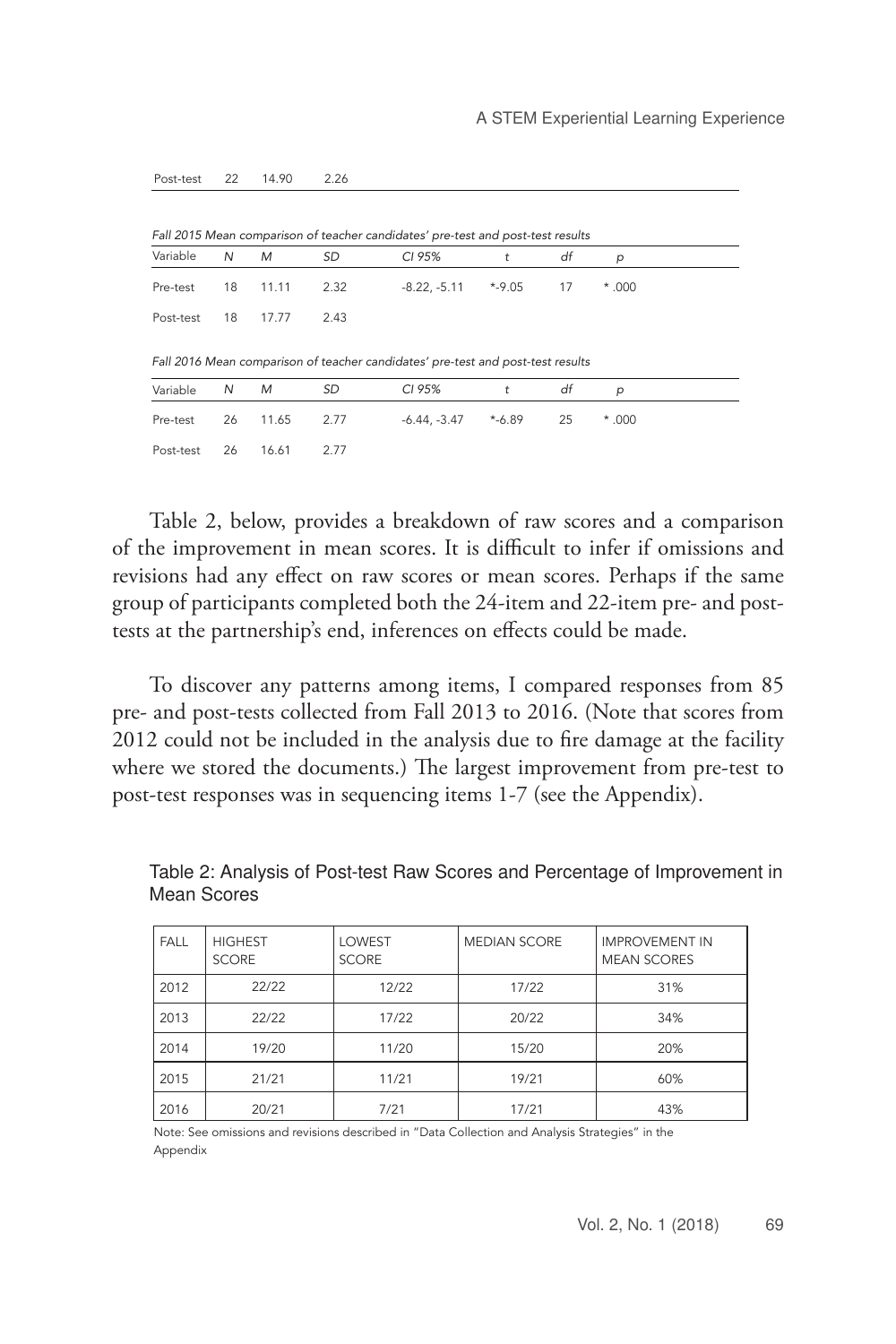#### **McCarthy**

Seventy-nine percent of teacher candidates' sequencing skills improved. The item "Is this a hypothesis that I can test? If digital cameras, Duracell batteries last longer than Energizer batteries" showed the most consistent results. Ninety-three percent of teacher candidates selected "yes" for both pre- and post-tests. Only 7% corrected their answers from "no" to "yes." The largest decline in accurate responses was for the item "If you were doing an experiment to find the temperature when green beans sprout the fastest, what would be the trials?" Thirty-eight percent of the teacher candidates changed correct answers to incorrect answers.

#### **Discussion**

The qualitative data collected over five fall semesters appear to suggest that preparation, staying small, organization, communication, motivation, and acknowledgement are fundamental strategies for providing a valued STEM experiential learning experience. The pre- and post-test results suggest that experiential learning afforded by the partnership did contribute to an increase in teacher candidates' understanding of the components of a robust investigation using the scientific method. What is also significant about the data collected is its relationship to NSEE's "Eight Principles of Good Practice for All Experiential Learning Activities." The parallel that the research showed was unintentional, which further strengthens the connection between what participants in experiential learning deem important and the eight principles themselves. Confirming NSEE's "Principle 1: Intention" was not an issue for the teacher candidates. As seniors in their capstone methods course, they were well aware of the benefits of experience over classroom instruction. In 2012, the initial year of the partnership, a teacher candidate bulleted this cautious comment in her questionnaire: "[This] has the potential to be a really awesome program for students, teachers and teacher candidates." By 2015, the following weekly reflection states with more confidence, "This partnership has been such a positive learning experience for everyone involved."

Additionally, I instructed the teacher candidates extensively before we went into the field, matching nicely with NSEE "Principle 2: Preparedness and Planning." Pre-program instruction also supports the theme "Lesson 4: Organize." From the teacher candidate's reflections and remarks, they appeared to feel prepared. In Fall 2015, one teacher candidate remarked in the questionnaire, "If I ever have a child or students who need to do a sci [science]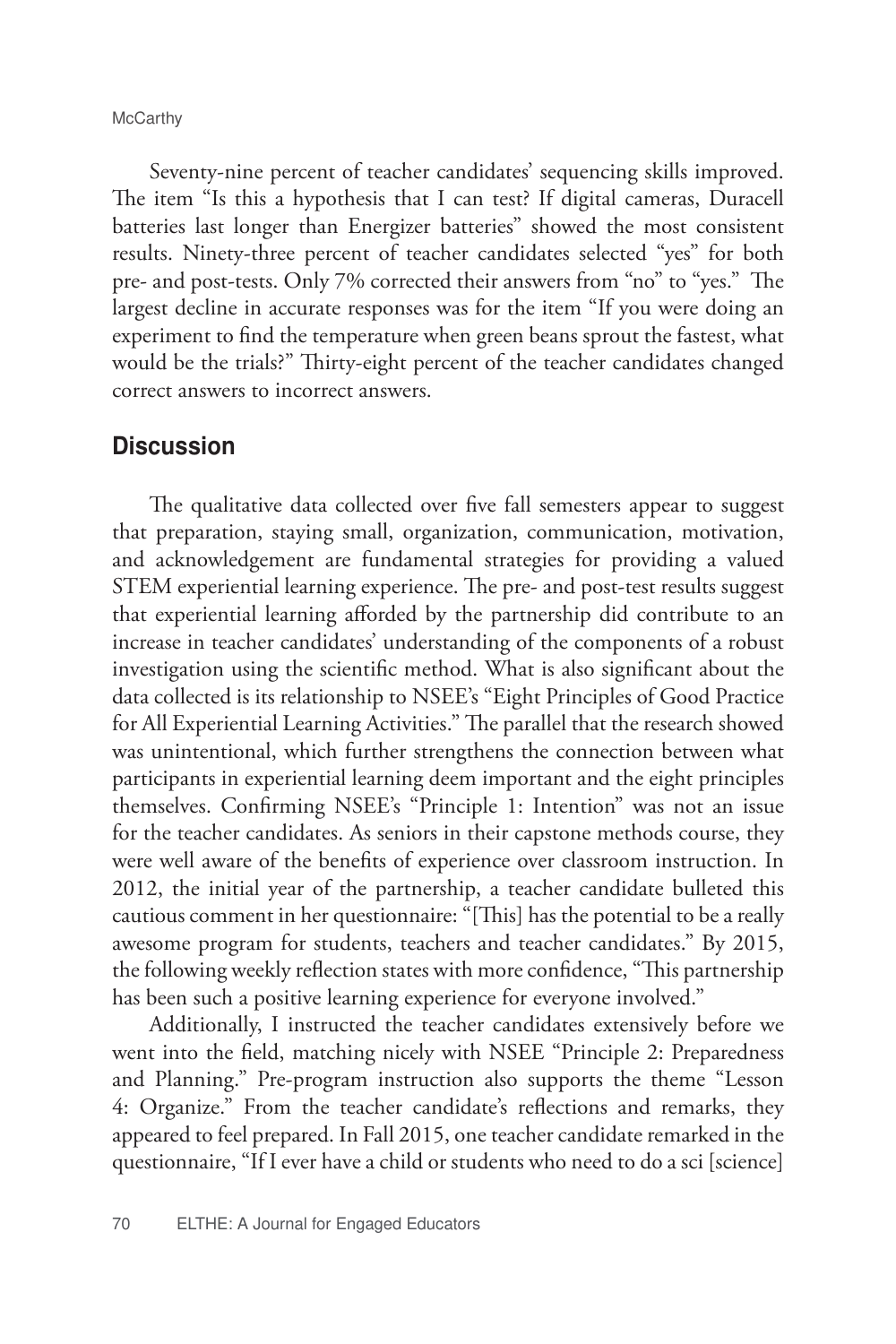fair – I know exactly what to do!" The teacher candidates also recognized the importance of schedules and checklists to track student progress in 24% of the reflections.

From the initial visit, meeting NSEE "Principle 3: Authenticity" was not in question. The teacher candidates discovered that progress is a process; motivation levels and cooperation vary in a real-world experience. In 2013, a teacher candidate identified authenticity as both a challenge and benefit. "We could not have asked/had a better real-world experience working with those students. However a challenge we faced during the experience were in fact real-world situations."

During the partnership, the theme "Lesson 3: Communicate" was also addressed. Communication among teacher candidates, partner teachers, and me was important in maintaining progress, organization, and planning for future changes. Often, after reading weekly reflections, listed as NSEE's "Principle 4," procedures and materials were adjusted as quickly as possible, which also allowed "Principle 6: Monitoring and Continuous Improvement" to take place. In addition, the use of a pre-test and post-test, along with the weekly reflections, provided the data advocated by "Principle 7: Assessment and Evaluation."

NSEE "Principle 8: Acknowledgment" occurred during the partnership and at its conclusion. This item also emerged from the study under the themes "Lesson 5: Motivate" and "Lesson 6: Acknowledge." Almost immediately after the teacher candidates initiated their own incentive plan in Fall 2013, student self-motivation improved greatly; therefore, by Fall 2014 weekly rewards became an integral part of the partnership. As mentioned above, beginning in 2012, a school fair was held; the fair's organization and awards were improved based on teacher candidates' reflections.

# Implications

As supported by 40% of the comments related to the theme "Lesson 2: Start Small and Stay Small," it appears crucial that all facilitators have the opportunity to willingly participate in the experience. NSEE "Principle 1: Intention" advocates that all parties understand the significance of selecting experience over classroom instruction and the learning goals that will result. Perhaps if a brief session during a faculty meeting had been scheduled to introduce the learning outcomes of the partnership, the teachers would have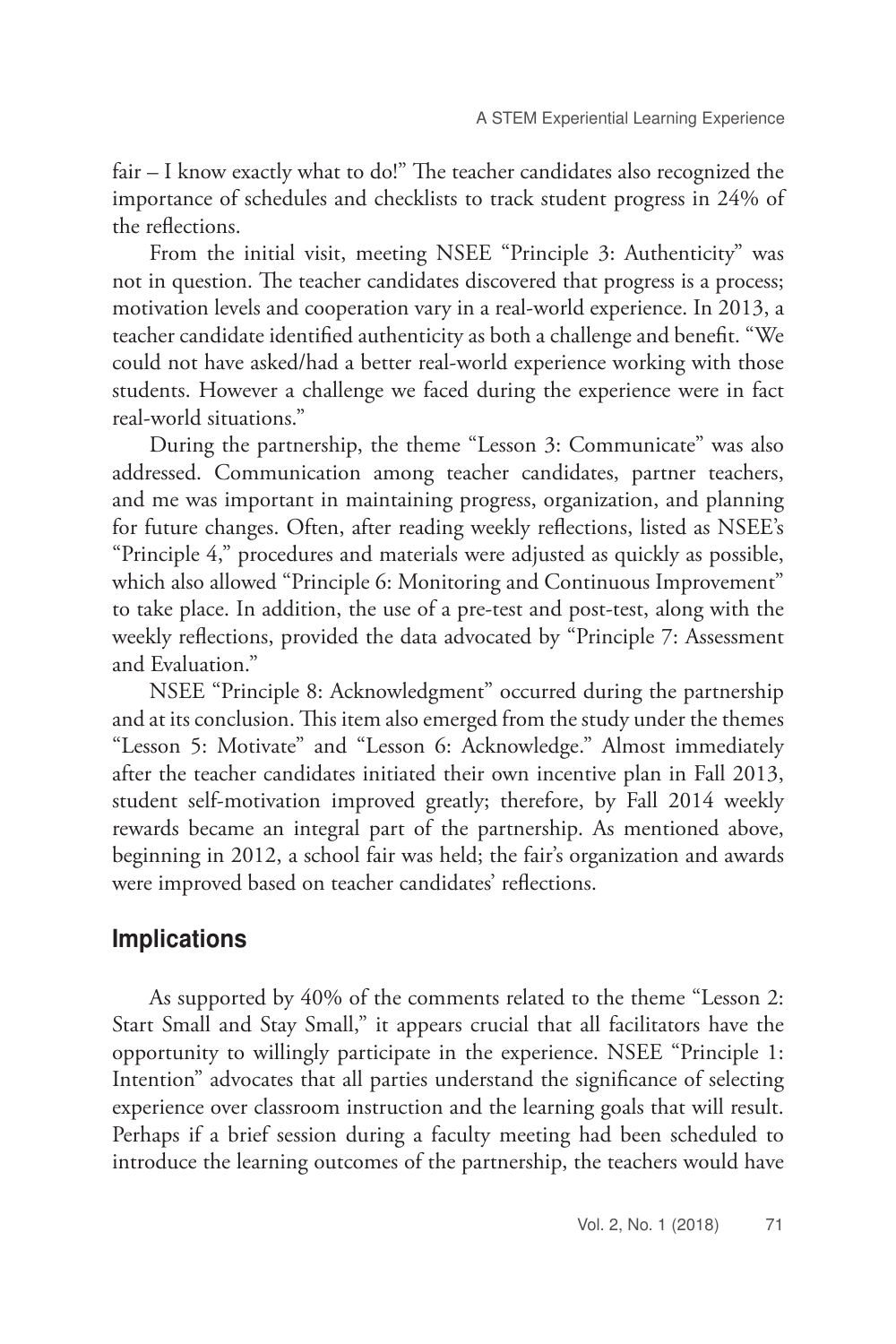felt more informed, engaged, and empowered.

With regard to "Principle 5: Orientation and Training," it appears that our program was lacking. The teacher candidates met their students and cooperating teachers on the first day of the partnership. There was no opportunity for introductions prior to that. Twenty-six percent of teacher candidates recognized as challenges the students' varied academic abilities, levels of understanding, and prior knowledge of the scientific method. Perhaps providing time for conversation, observation, and interaction would have improved the experience. An orientation period may have reduced some of the challenges noted by my teacher candidates.

In conclusion, this synthesis of findings could be useful to educators planning to implement a STEM program or any type of experiential learning experience. This study emphasizes the important role of self-reflection as a central component of the process and strongly supports the validity of NSEE's "Eight Principles of Good Practice for All Experiential Learning Activities." A Fall 2014 reflection is indicative of how my teacher candidates perceived the merits of a STEM experience and experiential learning as a teaching strategy:

This experience as a whole was beneficial to all of us . . . students because we were able to see a different side of the education spectrum. So much of the time we are just in the classroom with students and creating and following lesson plans. This was an opportunity to help prepare students to present their work on a much larger scale than just in front of their class, for a possible multitude of people, as well as present themselves in the process. It also gave us an opportunity to participate in something that is often expected of middle school students.

### References

- Bandura, Albert. 1971. *Social Learning Theory*. New York: General Learning Press.
- BrainPOP.com. 1999-2018. "Scientific Method: The Mysteries of Life with Tim and Moby." Accessed June, 2012. http://www.brainpop.com/ science/scientificinquiry/scientificmethod/.

Dewey, John. 2004. *Democracy and Education*. New York: Dover Publications.

King, Mary A. 2013. "Ensuring Quality in Experiential Education." In *Strengthening Experiential Education: A New Era*, edited by Garry Hesser, 103-163. Mt. Royal, NJ: National Society for Experiential Education.